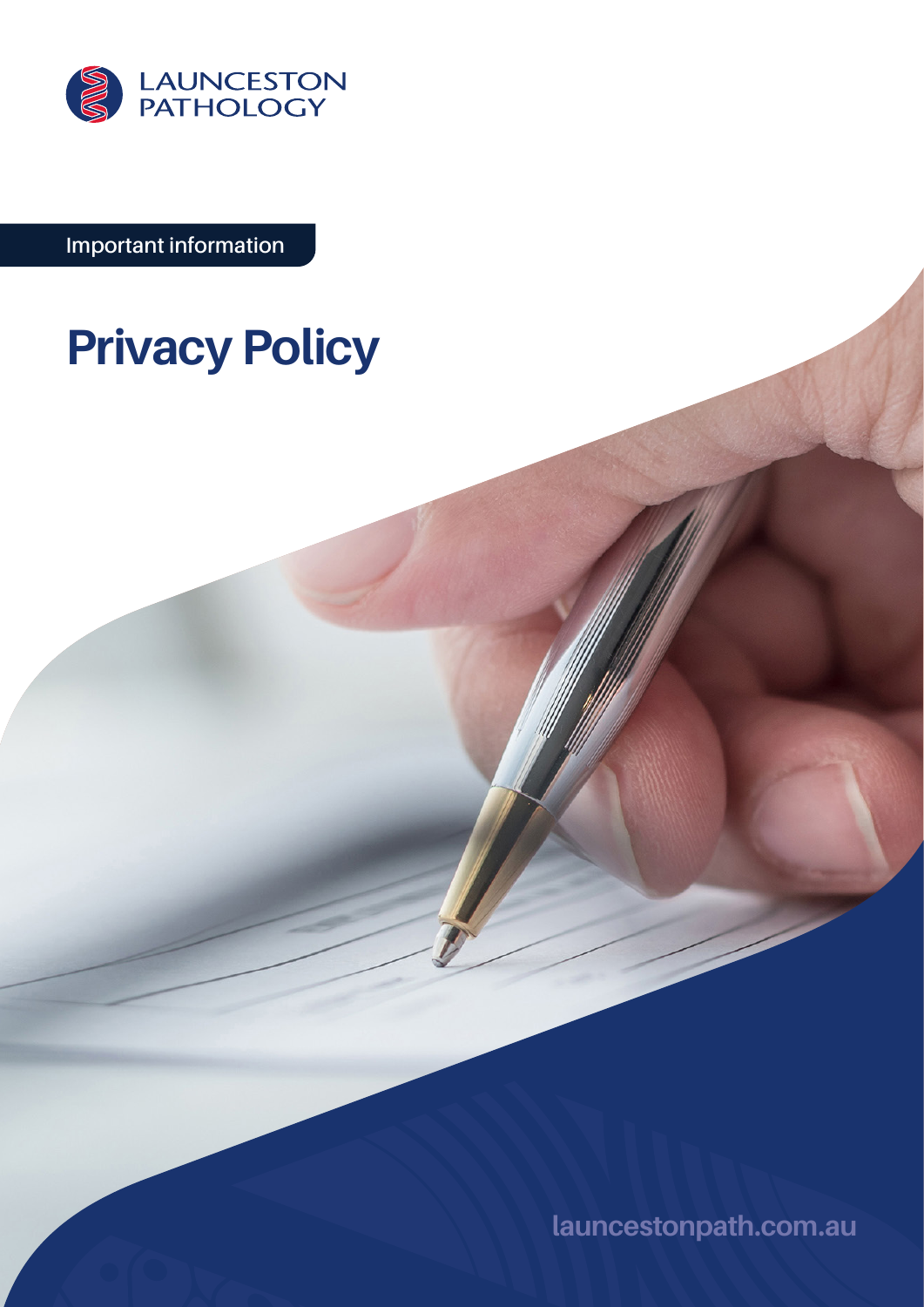# **Contents**

| <b>Purpose</b>                                                                                            | 3 |
|-----------------------------------------------------------------------------------------------------------|---|
| <b>Consent</b>                                                                                            | 3 |
| <b>Collection of personal information</b>                                                                 | 3 |
| Who does Launceston Pathology collect personal information about?                                         |   |
| How do we collect personal information?                                                                   |   |
| What types of information do we collect and hold?                                                         |   |
| Anonymity and pseudonymity                                                                                |   |
| How does Launceston Pathology use your information?                                                       | 4 |
| Use of personal information for direct marketing                                                          |   |
| Disclosure of personal information to third parties<br><b>My Health Record</b><br>Cross-border disclosure | 5 |
| <b>Website</b>                                                                                            | 5 |
| <b>Protecting your personal information</b>                                                               | 6 |
| Accuracy                                                                                                  |   |
| <b>Security</b>                                                                                           |   |
| Retention                                                                                                 |   |
| <b>Notification</b>                                                                                       |   |
| Access to, and correction of, your personal information                                                   | 6 |
| <b>Access</b>                                                                                             |   |
| Correcting your personal information                                                                      |   |
| <b>Contacting Launceston Pathology about privacy issues and complaints</b>                                | 7 |

**[Launceston Pathology Privacy Officer contact details](#page-6-0) [Office of the Australian Information Commissioner \(OAIC\)](#page-6-0)**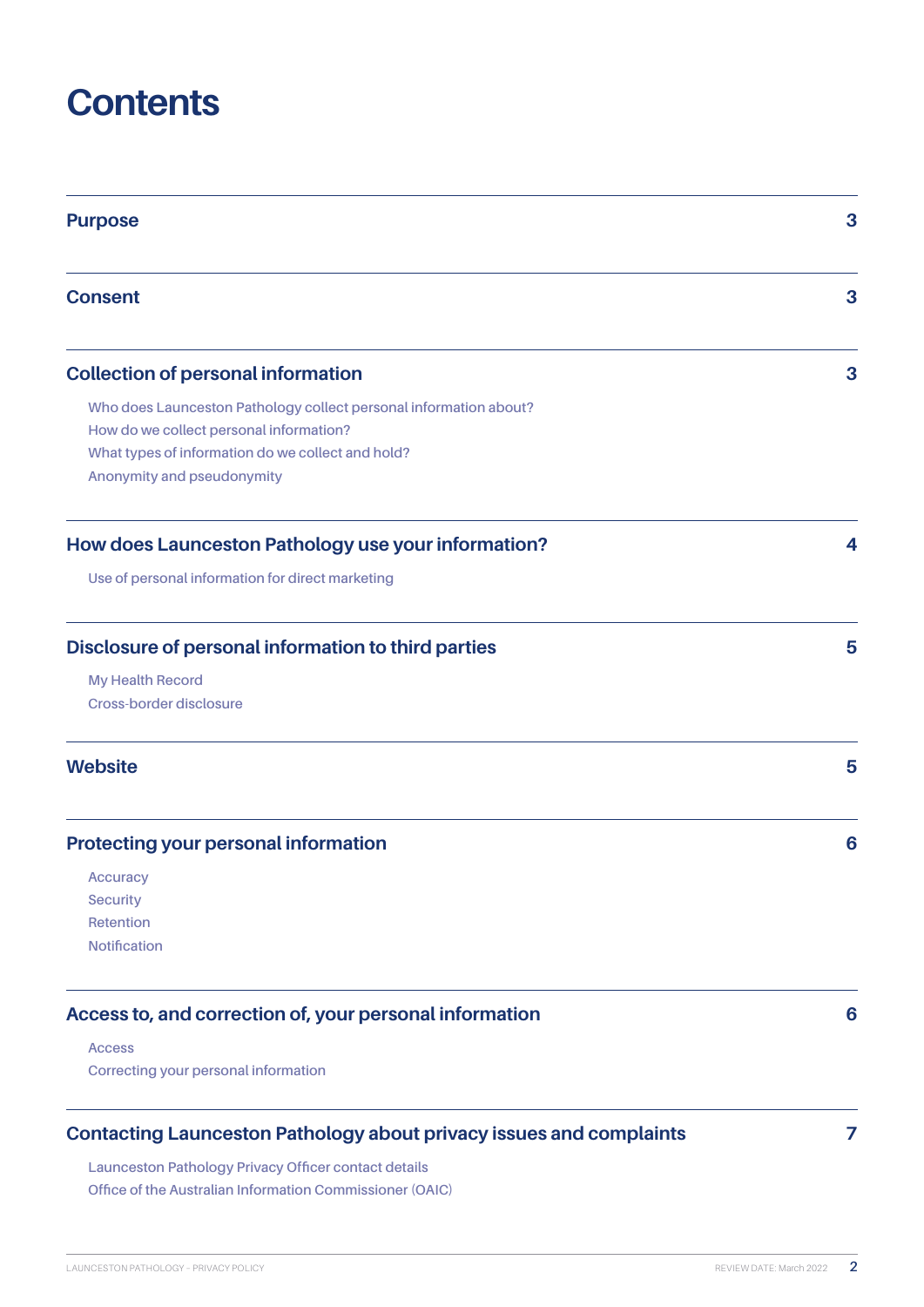# <span id="page-2-0"></span>**Purpose**

Consultant Pathology Services Pty Limited (ABN 64 009 581 159) (trading as Launceston Pathology), a subsidiary of Sonic Healthcare Limited (ABN 24 004 196 909) (**Sonic**), is committed to ensuring the privacy and confidentiality of your personal information.

In this document, Consultant Pathology Services Pty Limited is variously referred to as **Launceston Pathology**, **Us** and **We**.

This Privacy Policy **(Policy)** intends to clearly describe how Launceston Pathology handles your personal information, including its collection, use, disclosure and security, and any personal information that we collect through our website(s).

Launceston Pathology complies with the Privacy Act 1988 (Cth) **(Privacy Act)**, the associated Australian Privacy Principles **(APPs)** and state or territory legislation that governs how private sector health service providers should handle your personal information, including, but not limited to, health information.

From time to time, we may amend this Policy, in whole or part, at our sole discretion.

Any changes to this Policy will be effective immediately upon posting the revised Policy on our website(s). We will deem that you have agreed to such changes if you continue to access our services following any changes. If you do not accept the terms of this Policy, as amended from time to time, in whole or part, you must not access our services, including our website(s).

# **Consent**

Launceston Pathology is committed to ensuring that any personal information we collect is obtained lawfully, transparently and with your consent, whenever it is practical for us to do so.

By providing personal information to us, you consent to us collecting, using and disclosing your personal information as described in this Policy.

In some circumstances, where it is not reasonable or practical for us to collect this information directly from you, **responsible persons** (for example, a spouse or partner, close family member, emergency contact or enduring medical power of attorney) may consent on your behalf.

# **Collection of personal information**

#### **Who does Launceston Pathology collect personal information about?**

We may collect personal information from patients, healthcare professionals, employees, contracted service providers, students, trainees, suppliers and other individuals with whom we engage in the course of our usual business operations.

You are not required to provide personal information to us. However, if the information you provide to us is incomplete or inaccurate, the services we provide to you may be affected.

### **How do we collect personal information?**

We will usually collect your personal information directly from you or by email, telephone, written correspondence or via our website(s). Where it is not reasonable or practical for us to collect this information directly from you, we may need to collect information about you from a third party. We may also collect information from a third party where your health may be at risk, and we need your personal information to provide you with emergency medical treatment.

The third parties from whom we may collect your personal information include:

- ¡ other health service providers, including healthcare professionals, hospitals, clinics and other pathology practices if they have referred you to us or are involved in your care. (Your doctor will generally explain why they are collecting the information and where it is going.)
- ¡ your nominated responsible persons (such as a relative or carer)
- ¡ the My Health Record program operated by the Australian Commonwealth Department of Health, if you have chosen to participate
- health insurers, law enforcement or other government instrumentalities.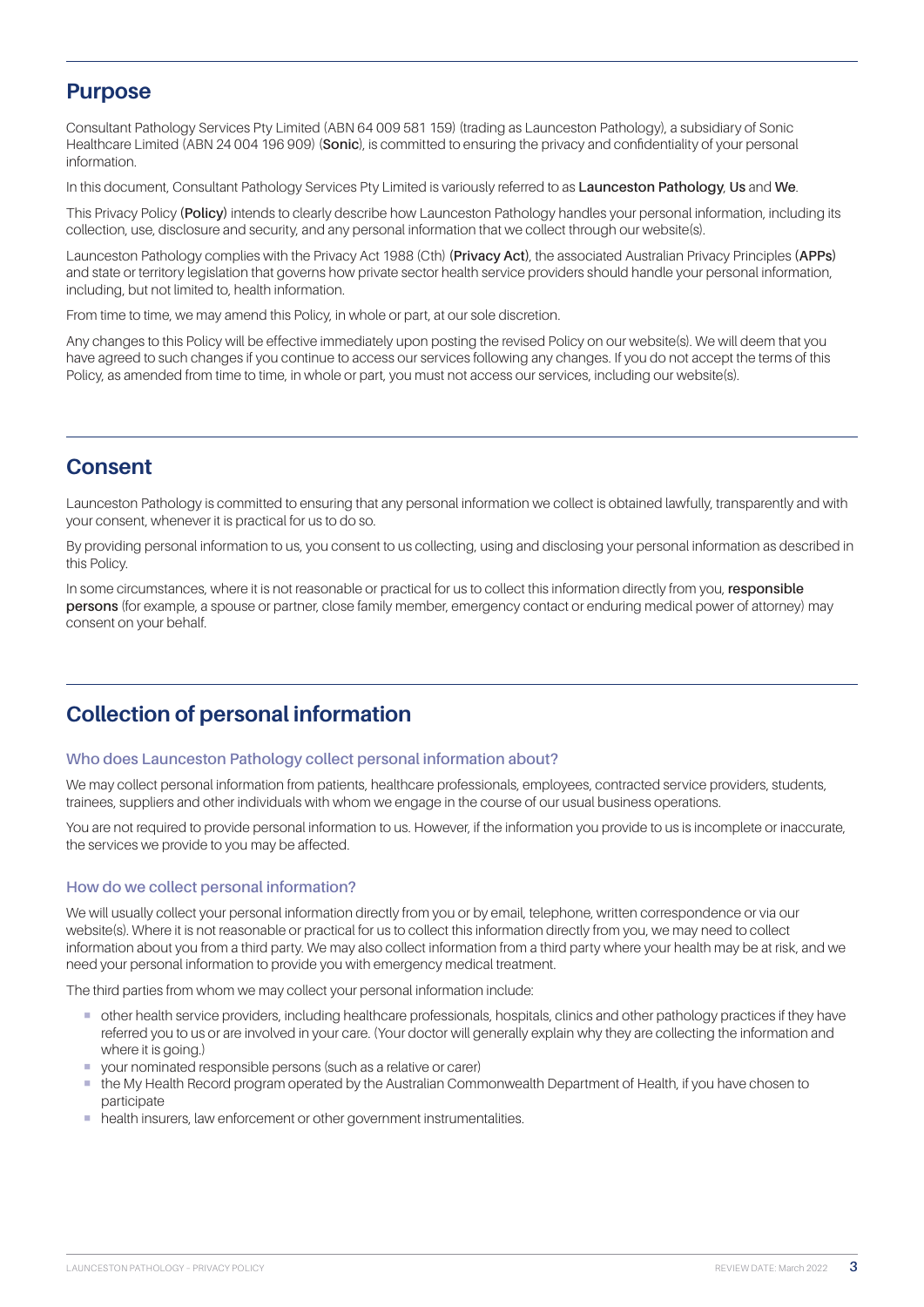# <span id="page-3-0"></span>**What types of information do we collect and hold?**

The type of personal information we collect about you depends on who you are, our relationship with you and the nature of our interaction with you.

The personal information we collect about you will include only the information that is necessary or required:

- ¡ to provide you with services (including, in the case of patients, coordinating and communicating with your healthcare providers)
- for us to engage with you in the usual course of our business
- ¡ for administrative and internal business purposes related to the services we provide to you.

The personal information we collect may include:

- ¡ your name, age, gender, date of birth, contact details
- ¡ information relating to your lifestyle and medical history relevant to providing healthcare services (such as your medications, diagnostic tests and treatments, family medical history, occupational history, genetic or biometric information and copies of correspondence to and from your healthcare providers)
- ¡ relevant government and insurance identifiers (such as your Medicare number or private health insurance details), when necessary for billing or other administrative purposes
- personal information collected in the form of clinical images and samples
- **records of our past engagement with you**
- ¡ any information relating to your employment (if you are a Launceston Pathology team member), including employment histories, applications, pre-employment checks, qualifications, training records and information required by laws, regulations or standards
- **•** payment details
- ¡ other information, occasionally including religion and ethnicity, that may be relevant in our dealings with you.

# **Anonymity and pseudonymity**

You may deal with us anonymously or by using a pseudonym:

- ¡ unless it is impracticable for us to do so, or unless we are required or authorised by law to only deal with identified individuals
- on the understanding that doing so may mean that we may not be able to provide certain services to you, either at our usual standard, or at all.

# **How does Launceston Pathology use your information?**

We will not use or disclose your personal information for any purpose other than the primary purpose for which it was collected (or a related secondary purpose). The exceptions to this are if you have consented to another purpose, or if we are permitted/required to do so by law, which may include:

- to coordinate and/or communicate with healthcare providers involved in your care
- ¡ to procure additional healthcare services on your behalf (such as referrals to other providers or obtaining second opinions)
- ¡ to conduct activities related to quality assurance/improvement processes, accreditation, audits, risk and claims management, patient satisfaction surveys and staff education and training
- ¡ to liaise with your health fund, insurer, Medicare, Department of Veterans' Affairs, Department of Health or another payer or contractor of services
- ¡ to fulfil regulatory and public health requirements, including liaising with regulatory or health authorities, as required by law
- ¡ to send you standard reminders (for example, for appointments for follow-up care, account management), by text message, mail or email, to the number or address that you have provided to us
- to handle a complaint or respond to anticipated or existing legal actions
- ¡ to obtain feedback about our services or provide advice or information to you about products, services, treatment options and clinical trials that are relevant to you
- for billing and payments
- to engage you (as a contractor) to provide products or services to us
- to consider your application for employment with us.

In addition, we may de-identify and/or aggregate the personal information that we collect to carry out clinical research, quality assurance or analytics relating to customer service, health outcomes and other business activities.

Launceston Pathology may use electronic processes when using your personal information as specified above. We may link, combine or share personal information about you in various databases created by any of Sonic's businesses.

We will not seek your consent to use your personal information for the above purposes.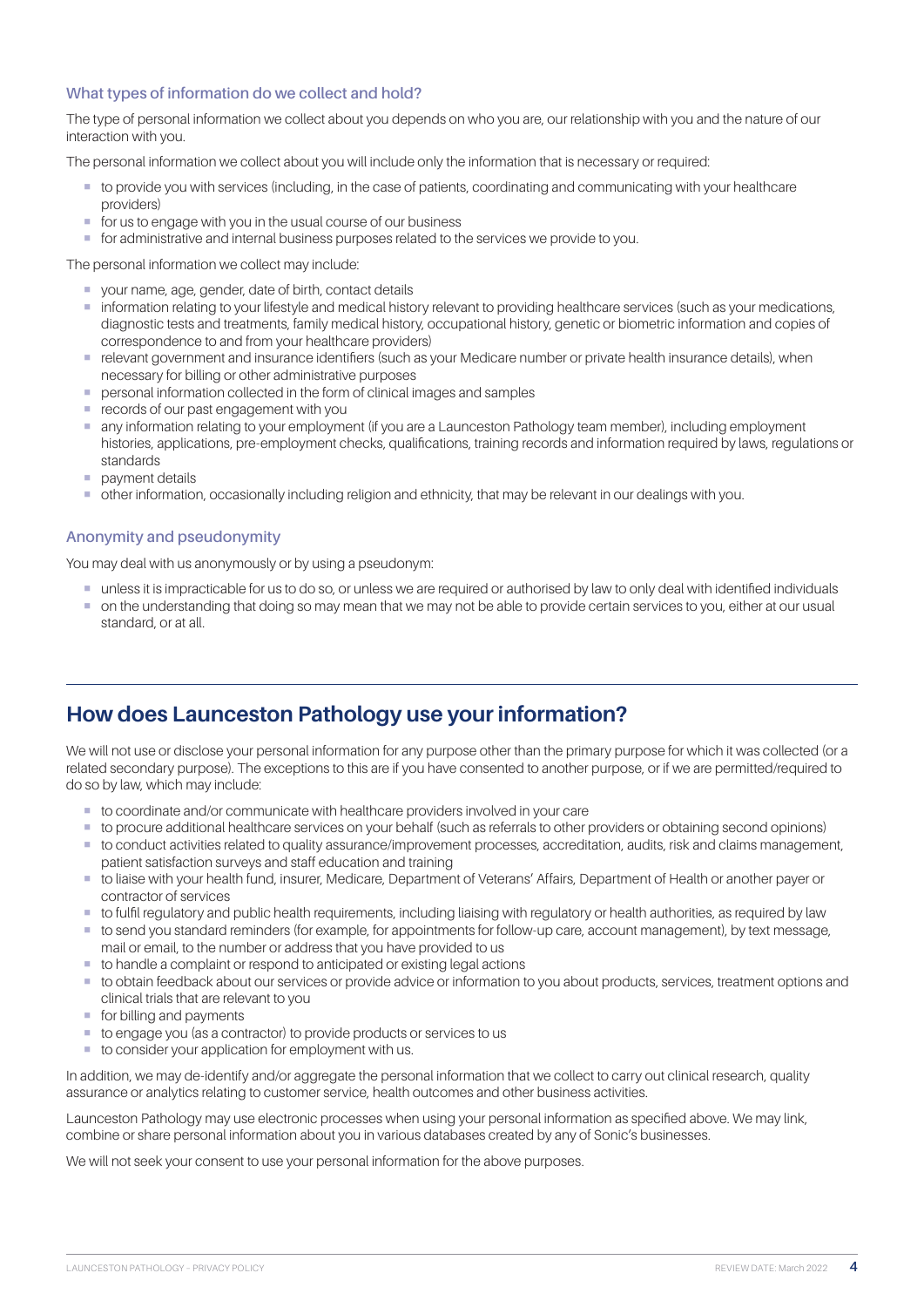# <span id="page-4-0"></span>**Use of personal information for direct marketing**

We may use your personal information for marketing that is directly related to our services, in compliance with applicable laws, such as the Privacy Act 1988 (Cth) and Spam Act 2003 (Cth). We may engage third parties, under contract, to provide marketing services on our behalf.

You may advise us that you do not wish to receive direct marketing from us at any time by contacting us or by using the opt-out facilities provided in our client registration processes, informed consent procedures and the marketing communications you receive.

# **Disclosure of personal information to third parties**

When providing services to you or otherwise engaging with you, we may disclose your personal information to trusted third parties, including:

- ¡ healthcare service providers or other relevant parties involved in your care or requesting services on your behalf (including to obtain second opinions or make referrals, on your behalf, for specialist medical services)
- registries, statutory bodies and other third parties where requested to do so by you or as required by law (such as national cancer registries)
- ¡ approved and trusted contractors engaged in providing professional services (such as debt collection, information and communication technology providers, specialist clinical services).

Where we outsource any of our services or hire contractors to perform professional services, we will require them, under contract, to comply with the Privacy Act, or other relevant privacy legislation and, where applicable, our Privacy Policy.

We may use electronic processes to disclose your personal information as specified above, where available or relevant. Where we use document automation technologies to disclose your personal information (such as to generate appointment bookings, referrals, results or e-scripts), we will only disclose your information to the extent reasonably necessary and only for the purposes specified above.

We will not seek your additional consent to disclose your personal information for the purposes described above.

### **My Health Record**

If you choose to participate in the My Health Record program operated by the Commonwealth Department of Health, we may access the personal information it contains. We may also disclose your personal information by uploading your health information electronically to the My Health Record system if requested to do so.

If you do not want us to access personal information stored in your My Health Record or upload health information to it, you may opt out or choose to modify access controls within the My Health Record system.

#### **Cross-border disclosure**

We may enter into arrangements with other related entities or third parties outside of Australia to store, access or use data we collect including personal information, in order to provide services to us (such as data processing, analysis, interpretation or the performance of specialised tests). In such cases, we will take reasonable steps to ensure that the third parties do not breach the APPs, including by requiring that the third party has information security measures and information handling practices in place that are of an acceptable standard and approved by us.

The countries in which the recipients are likely to be located include, but are not limited to, those countries where the Sonic group operates (New Zealand, USA, UK, Germany, Switzerland and Belgium).

# **Website**

When you use our website(s), we do not identify you as an individual user and do not collect personal information about you, unless you specifically provide this to us.

Our website(s) may use cookies that allow us to gather anonymised statistics relating to the management of our website(s). These analytics may include, but are not limited to, your internet service provider (ISP), domain name, browser type and the pages you visit.

Our website(s) and our email communications may contain links to third-party websites. We do not control third-party websites or any of their content and if you visit these websites, they will be governed by their own terms of use (including privacy policies). You should satisfy yourself of the personal information handling policies of third-party website operators.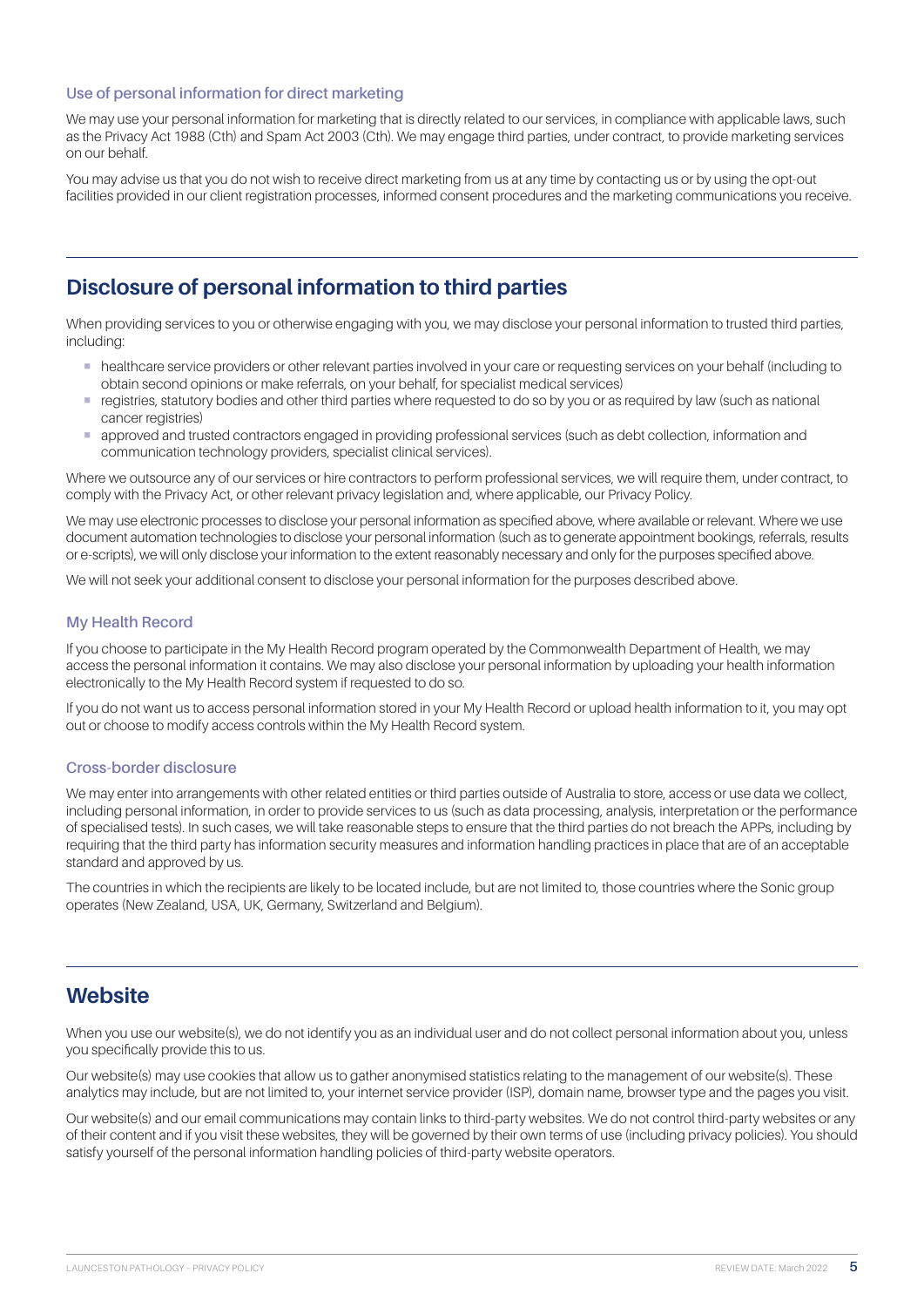# <span id="page-5-0"></span>**Protecting your personal information**

We take the protection of your personal information seriously and take all reasonable steps to ensure the information that we collect, use and disclose is accurate, secure and protected from misuse and loss and from unauthorised access, modification or disclosure.

### **Accuracy**

We will take reasonable steps to ensure that the personal information we collect, use or disclose is accurate, complete and current. To assist us, please ensure that the information you provide to us is accurate, up-to-date and complete, and let us know when your personal information changes.

#### **Security**

We will take all reasonable steps to protect your personal information from misuse, interference, loss, unauthorised access, modification or disclosure. We use technologies and processes including, but not limited to, access controls, network firewalls, encryption and physical security measures to protect your privacy. We regularly review our information security processes to ensure they continue to offer an appropriate level of protection for your information.

### **Retention**

When we no longer need your personal information for the purposes described in the Policy, and we are not required to retain it under relevant accreditation standards or law, we will destroy or permanently de-identify it.

#### **Notification**

If we become aware that unauthorised access or disclosure of your information has occurred and there is a likely risk of serious harm associated with that unauthorised access or disclosure, we will notify you promptly and provide you with a recommended course of action where necessary.

# **Access to, and correction of, your personal information**

#### **Access**

You have the right to request access to the personal information about you which we hold.

We will provide you with access to your information, unless there is a reason under the Privacy Act or other relevant law to refuse or limit such access, such as if we reasonably believe that giving access would pose a serious threat to the life, health or safety of any individual, or to public health or public safety; or giving access would have an unreasonable impact on the privacy of other individuals.

You may request access to the personal information we hold about you by contacting our Privacy Officer (see below).

To protect your privacy, we will need you to verify your identity before providing access to your information. We may recover reasonable costs associated with supplying this information to you.

In the specific case of obtaining access to your pathology or radiology results, the preferred method is in consultation with your treating practitioner so that complex clinical information can be explained to you within the context of your individual circumstances.

### **Correcting your personal information**

You have the right to request an amendment to the information we hold, should you believe it to be inaccurate.

If we are satisfied that any part of the information we hold about you is inaccurate, incomplete, out of date, misleading or irrelevant, having regard for the purpose for which it is held, we will take reasonable steps to amend that information.

If we do not agree to change your personal information in accordance with your request, we will permit you to make a statement of the requested changes and we will enclose this with your personal information.

Should you wish to request changes to your personal information held by us, you can ask for our Privacy Officer (see below), who can give you more detailed information about our correction procedure.